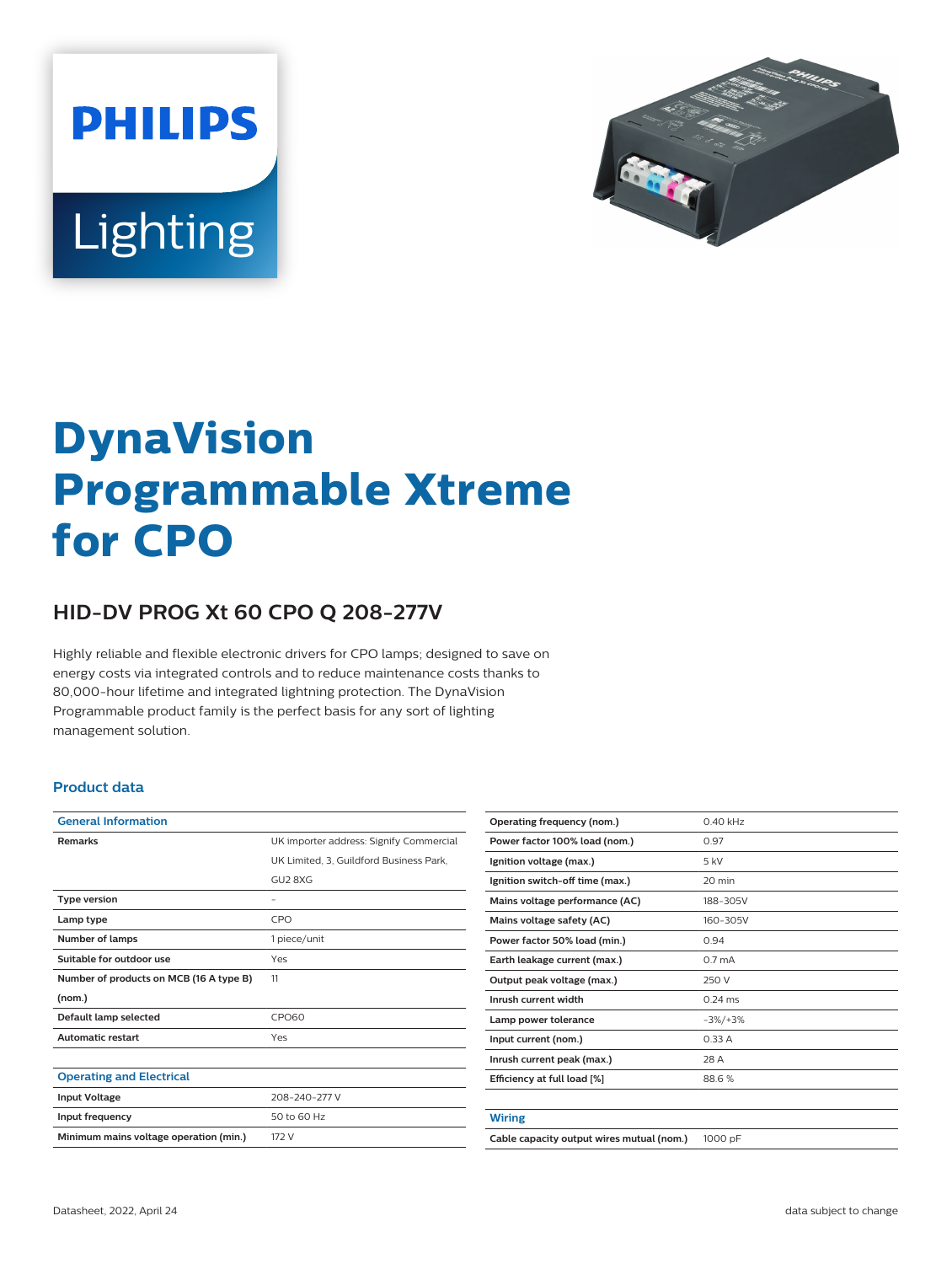## **DynaVision Programmable Xtreme for CPO**

| Cable length from device to lamp          | 10 m                           |  |  |  |  |
|-------------------------------------------|--------------------------------|--|--|--|--|
| Wire strip length                         | 10.0-11.0 mm                   |  |  |  |  |
| <b>Ballast contact wire cross section</b> | $0.50 - 2.50$ mm <sup>2</sup>  |  |  |  |  |
| Connector type                            | WAGO series 804                |  |  |  |  |
|                                           |                                |  |  |  |  |
| <b>System characteristics</b>             |                                |  |  |  |  |
| Rated ballast-lamp power                  | 60 W                           |  |  |  |  |
| Rated lamp power on CPO                   | 60 W                           |  |  |  |  |
| System power on CPO                       | 67W                            |  |  |  |  |
| Lamp power on CPO                         | 60 W                           |  |  |  |  |
| Power loss on CPO                         | 7 W                            |  |  |  |  |
| Power loss on CPO while dimming           | 5 W                            |  |  |  |  |
|                                           |                                |  |  |  |  |
| <b>Temperature</b>                        |                                |  |  |  |  |
| T-ambient (max.)                          | 55 °C                          |  |  |  |  |
| T-ambient (min.)                          | $-30 °C$                       |  |  |  |  |
| T storage (max.)                          | 50 °C                          |  |  |  |  |
| T storage (min.)                          | $-30$ °C                       |  |  |  |  |
| T-case lifetime (nom.)                    | 80 °C                          |  |  |  |  |
| T-case switch off (min.)                  | 92 °C                          |  |  |  |  |
|                                           |                                |  |  |  |  |
| <b>Controls and Dimming</b>               |                                |  |  |  |  |
| <b>Control interface</b>                  | <b>PROG</b>                    |  |  |  |  |
| Programmable lamp settings                | CPO45/CPO60/SON50/SON70/CDO50/ |  |  |  |  |
|                                           | CDO70                          |  |  |  |  |
| Pre-set integrated controls               | Dali                           |  |  |  |  |
| Programmable dimming options              | ALO/CLO/Dynadimmer/Lineswitch/ |  |  |  |  |
|                                           | AmpDi                          |  |  |  |  |
| Run-up time before dimming                | 5 min                          |  |  |  |  |
| Fade-down rate                            | 0.5 %/sec                      |  |  |  |  |
| Fade-up rate                              | 7.1%/sec                       |  |  |  |  |
| Control input protection                  | Yes (Basic insulation)         |  |  |  |  |
| <b>Regulating level</b>                   | 50%-100%                       |  |  |  |  |
|                                           |                                |  |  |  |  |

| <b>Mechanical and Housing</b>          |                                          |  |  |  |
|----------------------------------------|------------------------------------------|--|--|--|
| Housing                                | Q                                        |  |  |  |
|                                        |                                          |  |  |  |
| <b>Approval and Application</b>        |                                          |  |  |  |
| Surge protection (common/differential) | EN61547 (L-L 2kV, L-G 4kV), 10kV TIL kV  |  |  |  |
| IP luminaire classification            | 34                                       |  |  |  |
| Active temperature protection          | Yes                                      |  |  |  |
| EMI 9 kHz  300 MHz                     | CISPR 15 ed 7.2                          |  |  |  |
| EMI 30 MHz  1,000 MHz                  |                                          |  |  |  |
| Safety standard                        | IEC 607, 609, 926, 928   No Standard for |  |  |  |
|                                        | HID Lamp drivers exists. Requirements in |  |  |  |
|                                        | these standards to be used if considered |  |  |  |
|                                        | relevant for the product.]               |  |  |  |
| <b>Quality standard</b>                | ISO 9000:2000                            |  |  |  |
| <b>Environmental standard</b>          | ISO 14001                                |  |  |  |
| Harmonic current emission standard     | IEC 61000-3-2                            |  |  |  |
| <b>Vibration standard</b>              | IEC 68-2-6 Fc (10-150Hz, 2G)             |  |  |  |
| <b>Bumps standard</b>                  | IEC 68-2-29 Eb (10G/16ms)                |  |  |  |
| <b>Humidity standard</b>               | EN 61347-2-12 clause 11                  |  |  |  |
| <b>Approval marks</b>                  | F-Marking CE marking CB Certificate      |  |  |  |
|                                        | ENEC certificate VDE-EMV certificate     |  |  |  |
| Humming and noise level                | $<$ 30 dB(A)                             |  |  |  |
|                                        |                                          |  |  |  |
| <b>Product Data</b>                    |                                          |  |  |  |
| Full product code                      | 871829124149200                          |  |  |  |
| Order product name                     | HID-DV PROG Xt 60 CPO Q 208-277V         |  |  |  |
| EAN/UPC - product                      | 8718291241492                            |  |  |  |
| Order code                             | 24149200                                 |  |  |  |
| SAP numerator - quantity per pack      | $\mathbf{1}$                             |  |  |  |
| Numerator - packs per outer box        | 12                                       |  |  |  |
| <b>SAP material</b>                    | 913700685766                             |  |  |  |
| SAP net weight (piece)                 | 0.820 kg                                 |  |  |  |

### **Dimensional drawing**



| Product                       | D1 | C <sub>1</sub> | A1    | A2    | R1   | <b>B2</b> |
|-------------------------------|----|----------------|-------|-------|------|-----------|
| HID-DV PROG Xt 60 4.5 mm 40.0 |    |                | 150.0 | 133.6 | 90.0 | 70.O      |
| CPO O 208-277V                |    | mm             | mm    | mm    | mm   | mm        |